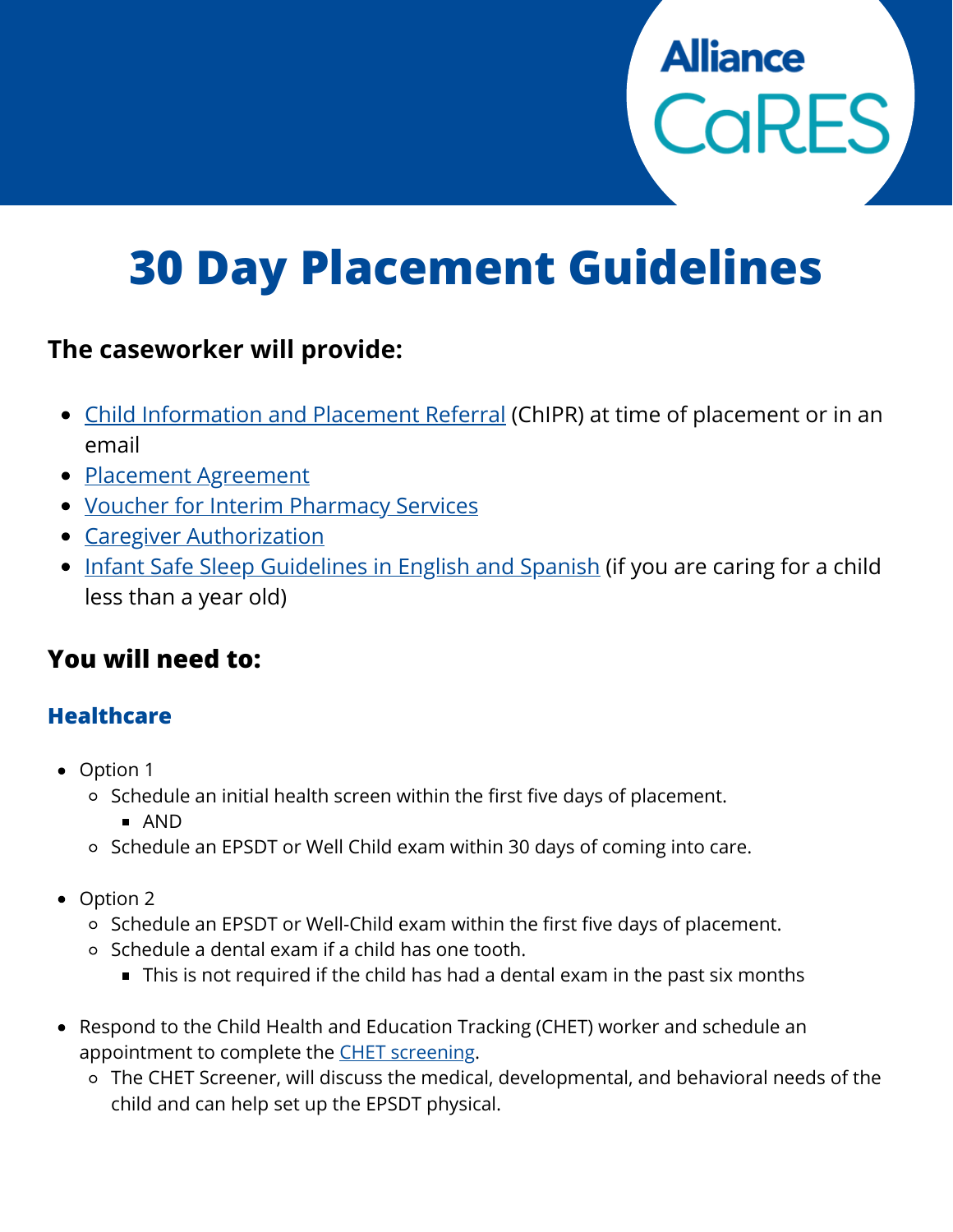# **You will need to:**

#### **Healthcare, continued**

- Keep an eye out for the child or youth's medical insurance coverage card.
	- Caregivers are mailed a new medical coverage card. You can also ask the caseworker to look up the young person's Provider One or Apple Health Core Connections identification number in FamLink.
- Medications
	- The caseworker will provide any medications that the birth family or previous caregiver was providing the young person.
	- Use the interim voucher for refills—use the same or select a new provider.
	- Be sure to ask about refills at the EPSDT or Well-Child exam.
	- Take the medications with you to doctor's appointment.
	- Talk with the caseworker if you believe the child or youth's medication needs to be changed. Medication changes require different types of permissions that the caseworker is responsible for gathering.

#### **Education**

- Keep children and youth enrolled in the school they are currently attending until a "best interest determination" is completed.
- Request copies of the child's Individual Family Service Plan (IFSP), Individual Education Plan (IEP), or 504 Plan (if they have one).
- If a new school placement is approved, enroll the child or youth within three (3) days.
	- o Students in foster care have the right to immediate enrollment even if a current IEP or immunization record is not available.
	- Include the assigned caseworker as one of the child's contacts.
	- Notify the assigned caseworker if there are difficulties enrolling the child in school, and ask to speak with the school district "[foster care liaison"](https://www.k12.wa.us/student-success/access-opportunity-education/foster-care/foster-care-liaisonsdcyf-contacts) for assistance and support.
- If the student has outstanding school fees or fines, please send to the caseworker for payment.

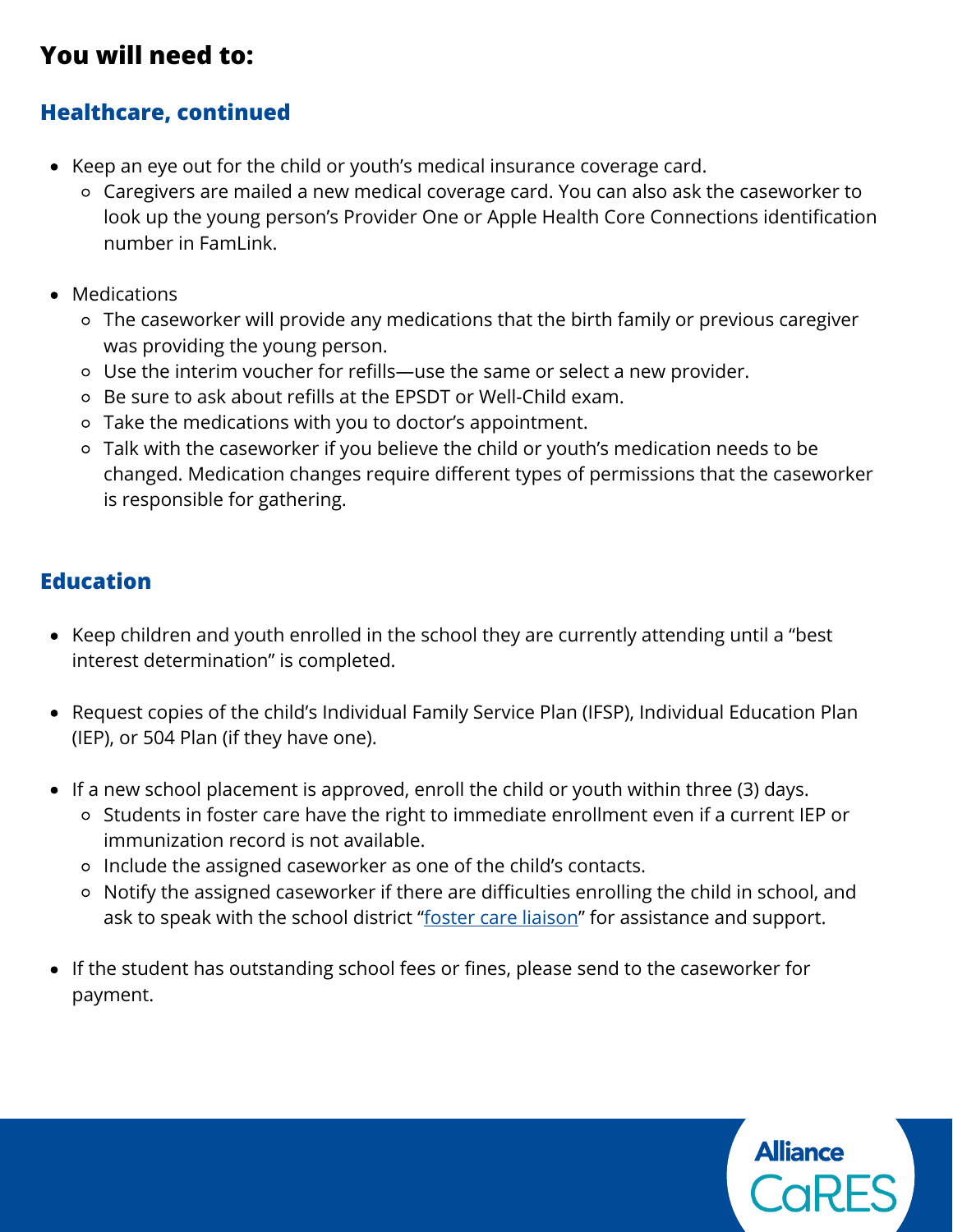# **You will need to:**

#### **Other Needs**

- Request a clothing voucher for children and youth in their first or initial placement.
	- Caregivers can request additional clothing vouchers if a young person has a unique or exceptional clothing need that isn't met through local community resources or the standard clothing allowance in the foster care monthly payment (if the child is placed in a licensed foster home).
- Check the child's car seat for [installation and proper fitting.Alliance Training Available Car Seat](https://allianceforchildwelfare.org/content/car-seat-safety-select-fit-and-install-correctly-elearning-caregivers) Safety: Select, Fit and Install Correctly (eLearning for caregivers)
- [Keep track of transportation expenses on the Caregiver Monthly Transportation](https://www.dcyf.wa.gov/forms?field_number_value=07-090&title=) Reimbursement form.
- Set up any necessary child care. Connect with [Child Care Aware of Washington](https://childcareawarewa.org/families/) for help locating a child care near you.
- Schedule time with the caseworker to discuss:
	- The young person's background
	- Why the young person is in care
	- Any behavioral, safety, or health concerns
	- o School issues, enrollment, and education
	- Child care
	- The Family Time schedule
	- The child's identity and needs for cultural and community support
	- o Court dates
	- Other support providers (e.g. therapists, medical, and dental providers)
	- Community resources

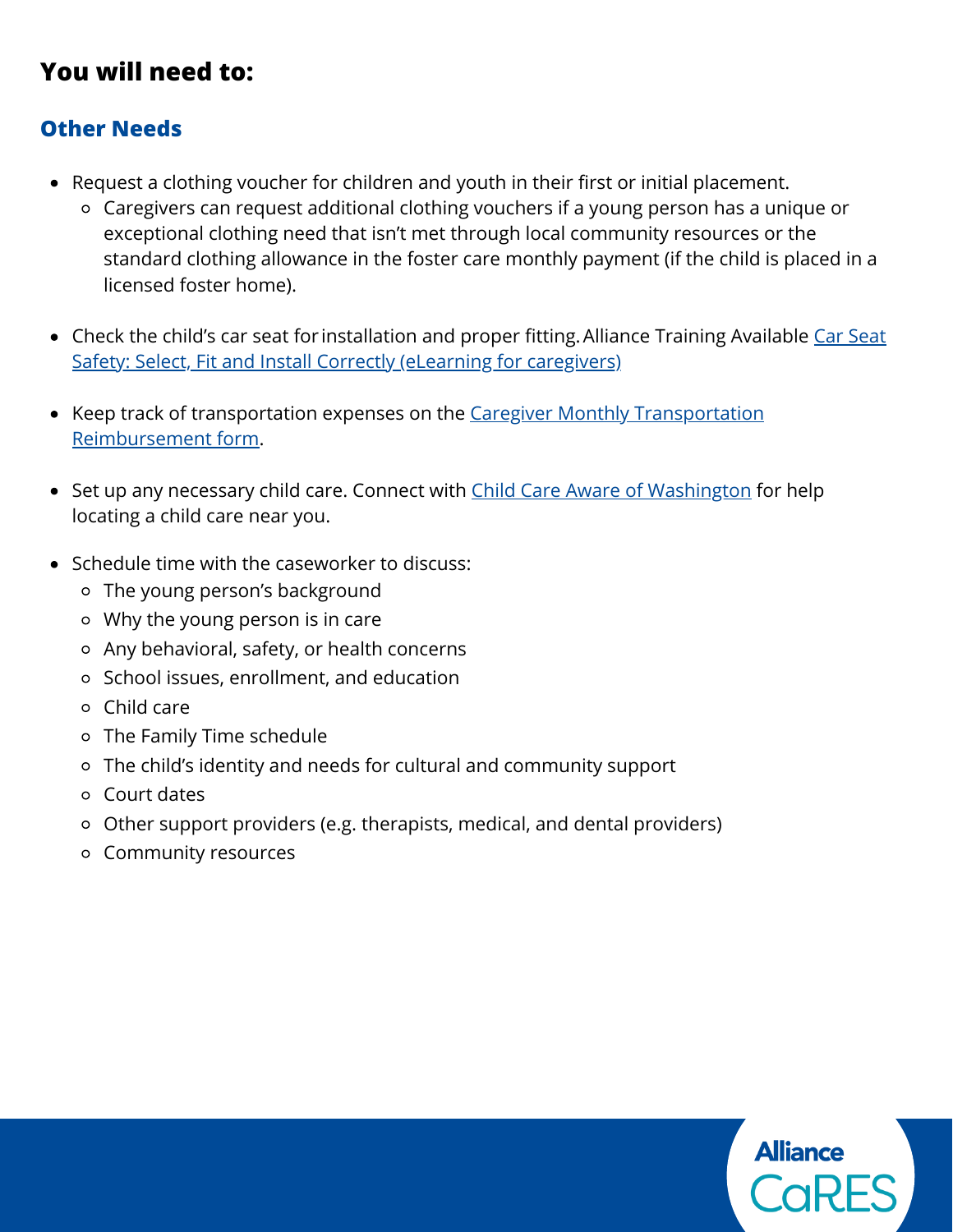### **You can expect:**

- A call and/or email from the caseworker within the first week. The caseworker may use secure email to send you important information about the child.
- [Invitations to attend F](https://www.dcyf.wa.gov/publications-library?combine_1=CWP_0070&combine=&field_program_topic_value=All&field_languages_available_value=All)[amily Team Decision Making \(FTDM](https://www.dcyf.wa.gov/publications-library?combine_1=22-1171&combine=&field_program_topic_value=All&field_languages_available_value=All)[\) or other Shared Planning](https://www.dcyf.wa.gov/publications-library?combine_1=CWP_0070&combine=&field_program_topic_value=All&field_languages_available_value=All) Meetings.
- Monthly visits from the caseworker who will ask to speak with you and each young person experiencing foster care individually.
- Contact from a Child Advocate, CASA or Guardian Ad Litem (GAL).
- Contact from a Family Time Visitation agency to arrange visits.
- A [rate assessment](https://www.dcyf.wa.gov/publications-library?combine_1=CWP_0038&combine=&field_program_topic_value=All&field_languages_available_value=All) for the child or youth in your care 30 days after placement.
- To support the child or youth's unique needs including "needs regarding race, religion, culture, sexual orientation and gender identity. These include cultural, educational and spiritual activities in your home and community including tribal activities within the child's tribal community or extended tribal family." [WAC 110-148-1520 \(7\)](https://app.leg.wa.gov/wac/default.aspx?cite=110-148-1520)

# **Other helpful resources:**

- Refer to the **Prudent Parenting Guide** for information about activities needing caseworker approval. Take [Prudent Parenting \(eLearning\) | Alliance for Child Welfare Excellence.](https://allianceforchildwelfare.org/content/prudent-parenting-elearning-0)
- Read about your rights as a foster parent in the **[Foster Parent Rights and Responsibilities](https://www.dcyf.wa.gov/publications-library?combine_1=LIC_0001&combine=&field_program_topic_value=All&field_languages_available_value=All)** publication.
- [Familiarize yourself with the](https://allianceforchildwelfare.org/content/mandatory-reporter-roles-and-responsibilities-elearning) [Reporting Responsibilities for Foster Parent](https://www.dcyf.wa.gov/publications-library?combine_1=LIC_0003&combine=&field_program_topic_value=All&field_languages_available_value=All)[s and Mandatory](https://allianceforchildwelfare.org/content/mandatory-reporter-roles-and-responsibilities-elearning) Reporter Roles and Responsibilities (eLearning) | Alliance for Child Welfare Excellence
- Learn more about the [Foster Parent Reimbursement and Liability Plans.](https://www.dcyf.wa.gov/publications-library?combine_1=LIC_0034&combine=&field_program_topic_value=All&field_languages_available_value=All) Please be aware that caregivers who are not licensed can also access the reimbursement and liability plans.
	- o [Foster parents complete form the Foster Parent Reimbursement and Claim Checklist](https://www.dcyf.wa.gov/forms?field_number_value=18-400&title=) form 18-400.
	- o [Caregivers who do not have a foster license complete the Third Party Claim Checklist form](https://www.dcyf.wa.gov/forms?field_number_value=18-400&title=) 18-400A.

**Alliance**